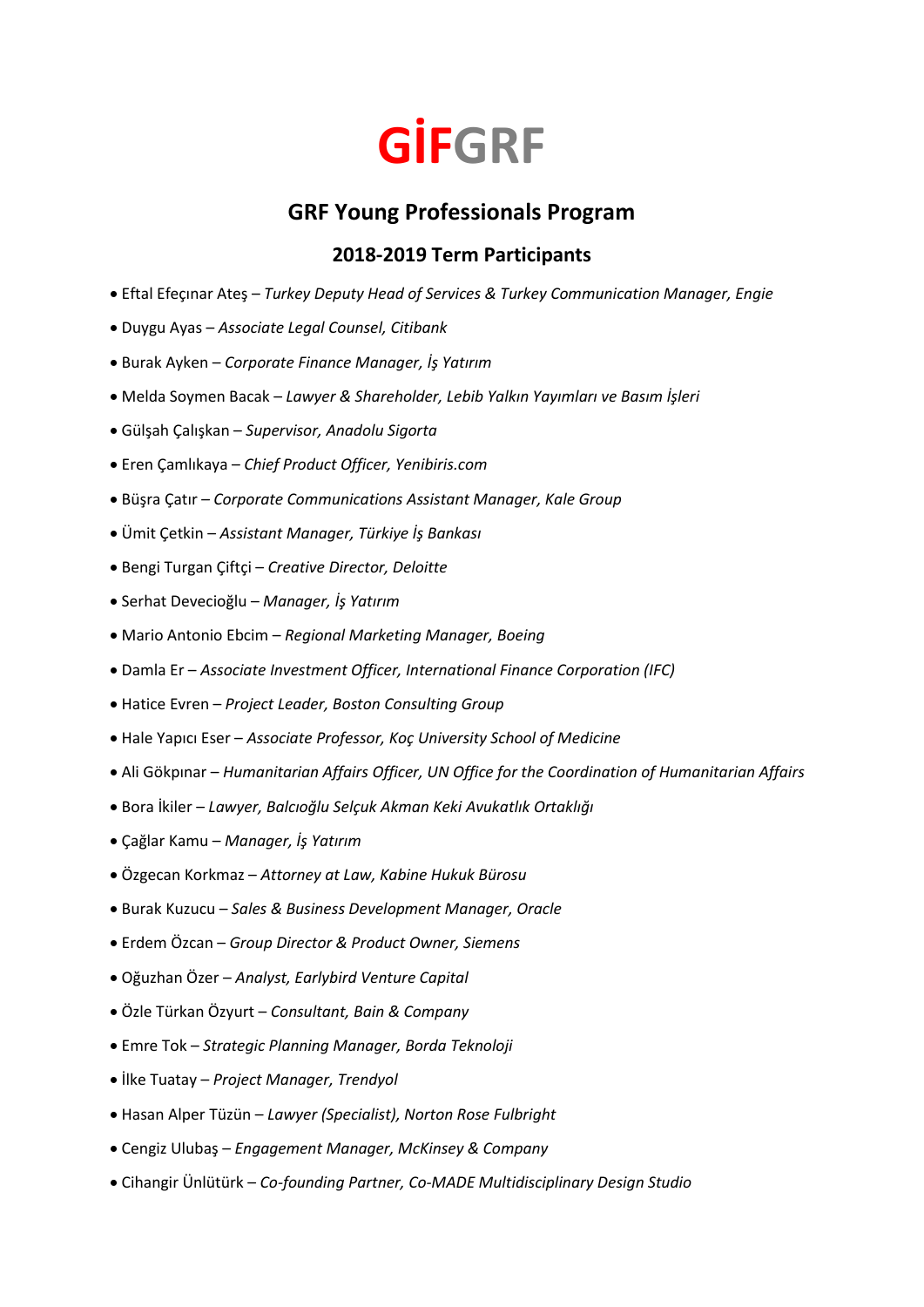#### **2016-2017 Term Participants**

- Mehmet Selçuk Atıcı *Associate, Earlybird Venture Capital*
- Altuğ Bilgin *Board Member, Bilgin Enerji*
- Deniz Değirmenci *Investor Relations Manager, Tüpraş*
- Ekin İnal *Partner, Bilgiç Avukatlık*
- Ahmet Mavuş *Mechatronic Systems Design Engineer, ASELSAN*
- Onur Çandar *Team Leader, Bain & Co.*
- Cihan Vehbi Salihoğlu *Cyber Risk Services Senior Manager, Deloitte*
- Ceren Sayar *Digital Banking Innovation Department Manager, İş Bankası*
- Dilara Sezgin *Founding Partner, Sezgin & Partners Law Office*
- Emin Şenay *Group Leader, Siemens*
- Erdem Şişmangil *Senior Associate, Heuking Kühn Lüer Wojtek, Berlin*
- Onur Şişmangil *Derivatives Sales & Structuring, Burgan Bank*
- Lale Tekişalp *Marketing Manager, Microsoft*
- Filiz Hayırlı Tepebaşı *Government Affairs and Business Development Director, Boeing*
- Emre Tunçalp *Director, Stroz Friedberg, Londra*
- Tuvan Yalım *Founding Partner , Kabine Law*

#### **2015 Term Participants**

- Beran Berat Camak *Strategic Marketing Manager, Enerjisa*
- Emre Demirel *Vice President, Turkven Private Equity*
- Burcu Geriş *VP and CFO, TAV Holding*
- Duygu Gözeler Porchet *Vice President, Asset & Wealth Management, Deutsche Bank*
- Yıldız Tuğba Kurtuluş Kara *Foreign Trade Specialist, Turkish Ministry of Economy*
- Dilek Karasoy *Financial Analyst, Intel Europe*
- Gökberk Kızıltan *Senior Associate, Global Relations Forum (GRF)*
- Harun Tepe *Assistant Manager at Capital Markets Division, Türkiye İş Bankası*
- Memet Ünsal *Program Director, InnoCampus*
- Saygın Ürel *Finance Manager (Shell Upstream Turkey), Shell Turkey*